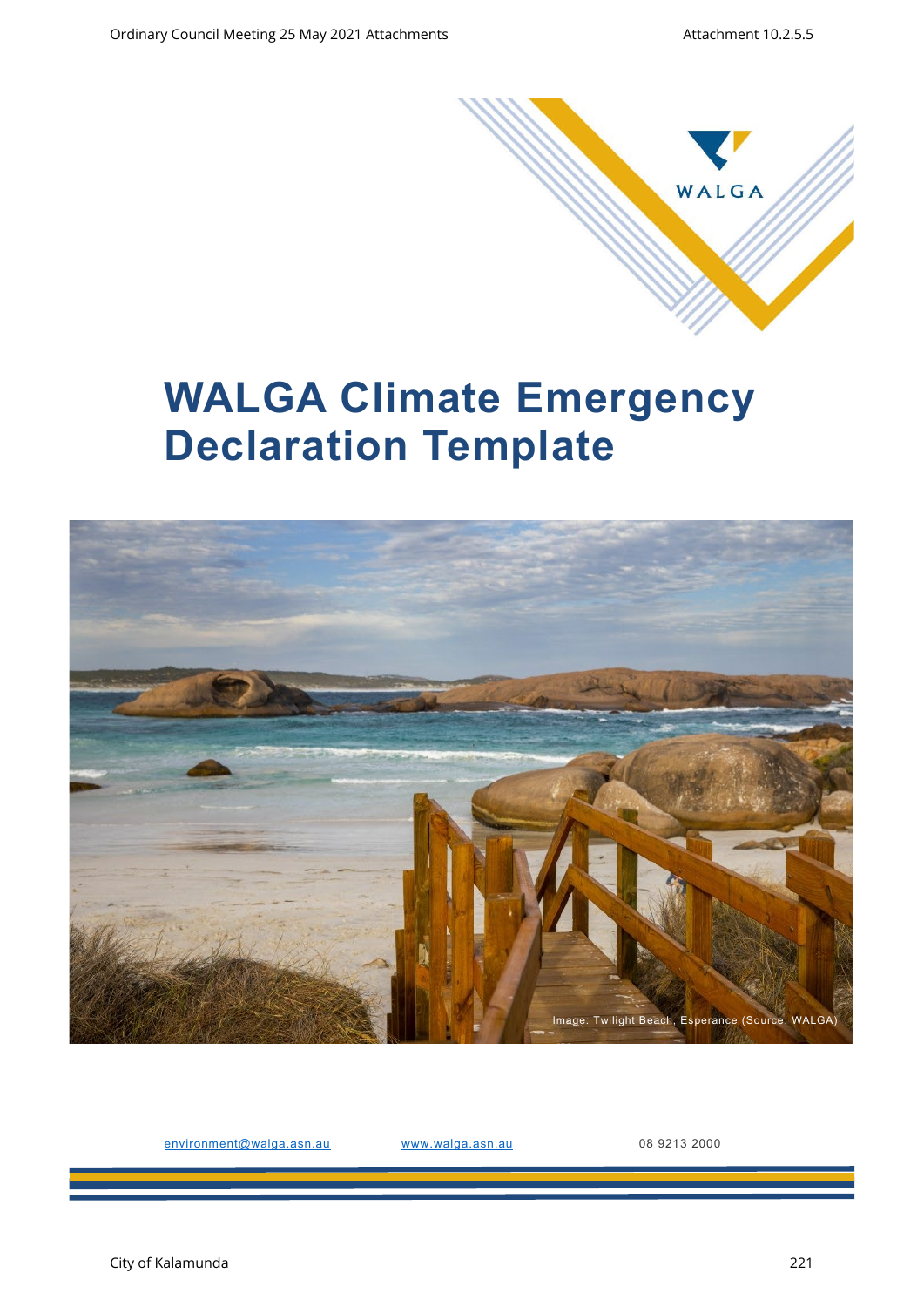

## Acknowledgement

*The WA Local Government Association (WALGA) acknowledges the Traditional Owners of the land and pays respects to Elders past, present and emerging.* 



Climate Emergency Declaration **Page 2** and 2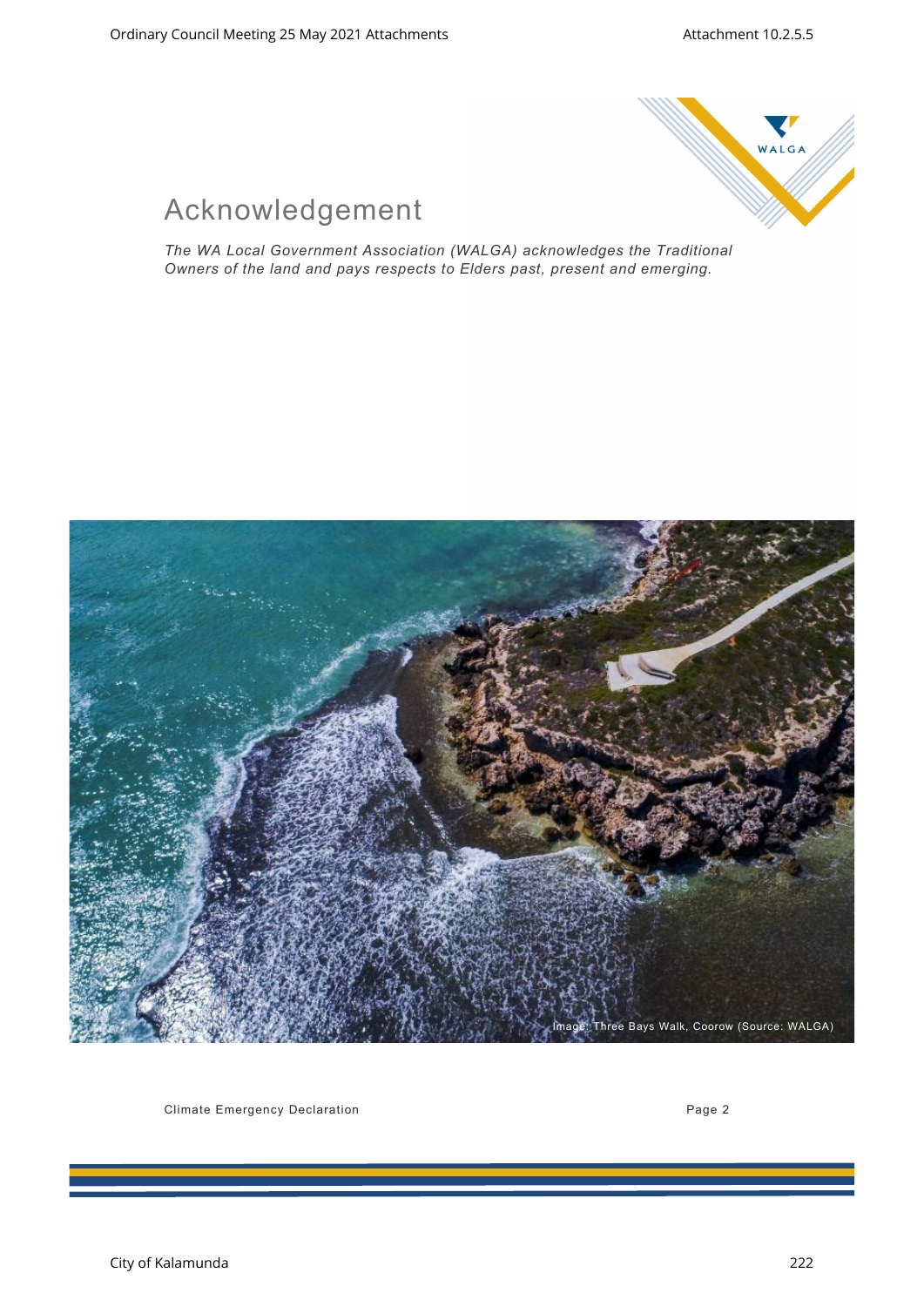

# **Table of Contents**

| <b>Using this Climate Emergency Declaration Template</b> | 4  |
|----------------------------------------------------------|----|
| <b>Background</b>                                        |    |
| What is the Climate Emergency?                           |    |
| What is a Climate Emergency Declaration?                 |    |
| <b>Declaration</b>                                       | 8  |
| <b>Our Approach</b>                                      | 9  |
| <b>Commitments</b>                                       | 9  |
| <b>Signatures</b>                                        | 10 |

Climate Emergency Declaration **Page 3**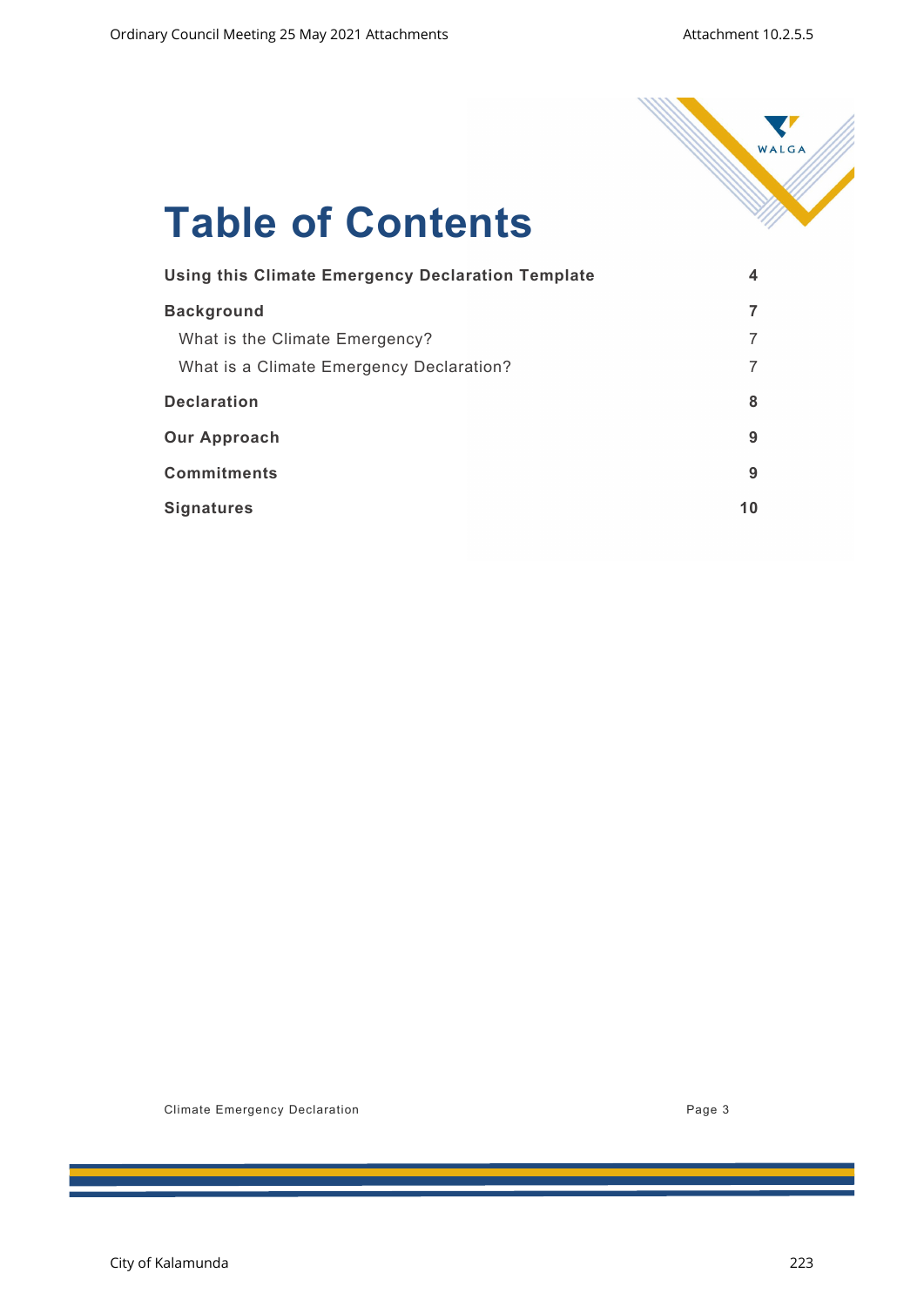

## <span id="page-3-0"></span>**Using this Climate Emergency Declaration Template**

This Climate Emergency Declaration Template has been developed to assist Local Government to take action to manage the impacts of climate change (adaptation) and reduce greenhouse gas emissions (mitigation).

The template contains text in red that is intended to be edited by Local Governments to reflect their climate actions and commitments.

A Climate Change Declaration may be adopted by Local Governments who are committed to taking urgent climate action and allocate resources accordingly, to rapidly scale up their mitigation and adaptation actions.

### **This template is divided into four sections:**

- 1) Context
- 2) A Declaration;
- 3) The Adopted Approach;
- 4) Commitments; and
- 5) Signatures.

### **1. Background**

Background information defining the climate emergency and what it means to declare a climate emergency is provided.

### **2. Declaration**

A high level statement is provided and the Local Government is required to declare a climate emergency and a commitment to take urgent action to address climate change.

### **3. Adopted Approach**

The Local Government is required to select relevant activities and strategies from the provided list, or add their own, to demonstrate their current and completed actions to respond to climate change.

### **4. Signatures**

A space is provided for the signature of the Mayor/Shire President of the Local Government and demonstrates the support of the Council in declaring a Climate Emergency.

Climate Emergency Declaration **Page 4** and the Climate Service of Page 4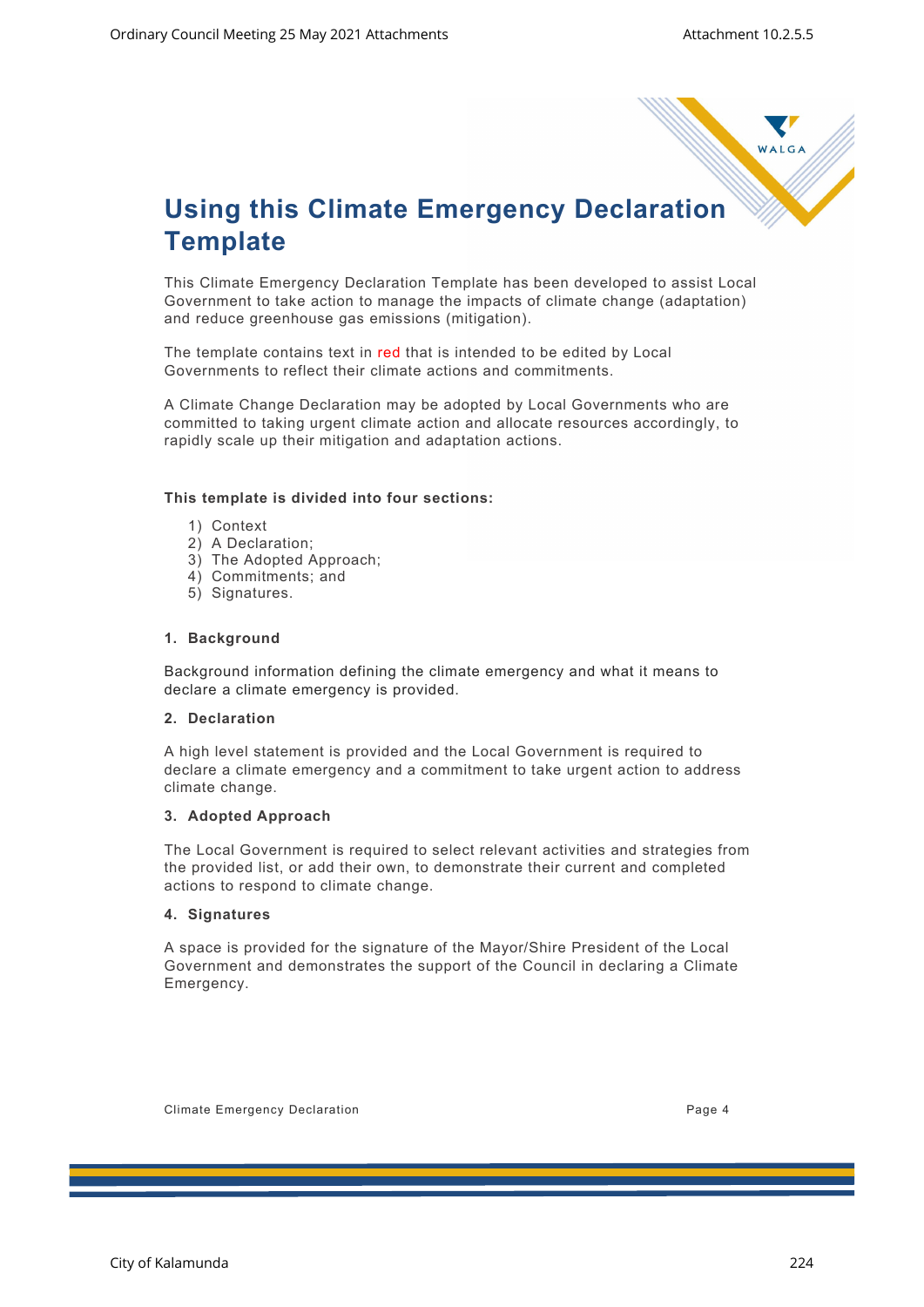

*The Climate Emergency Declaration template begins on the next page.*

*Local Governments may choose to delete the following pages previous pages including:*

- *The WALGA Climate Emergency Declaration template cover page;*
- *The WALGA Acknowledgement of Country;*
- *Using this Climate Emergency Declaration template page.*

Climate Emergency Declaration **Page 5** Climate Emergency Declaration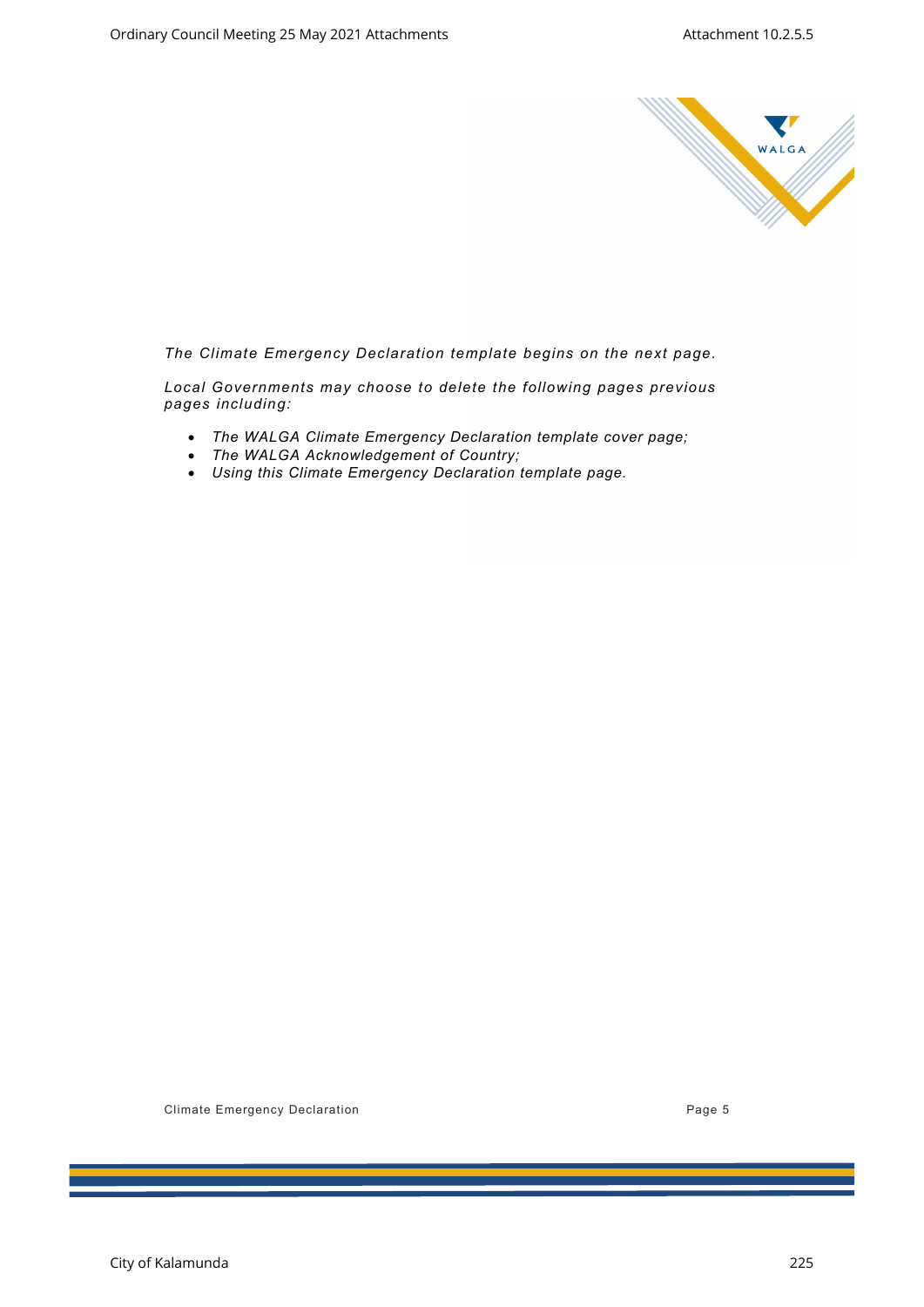

## **Shire/City/Town of [insert]**  Climate Emergency Declaration



Climate Emergency Declaration **Page 6** Climate Emergency Declaration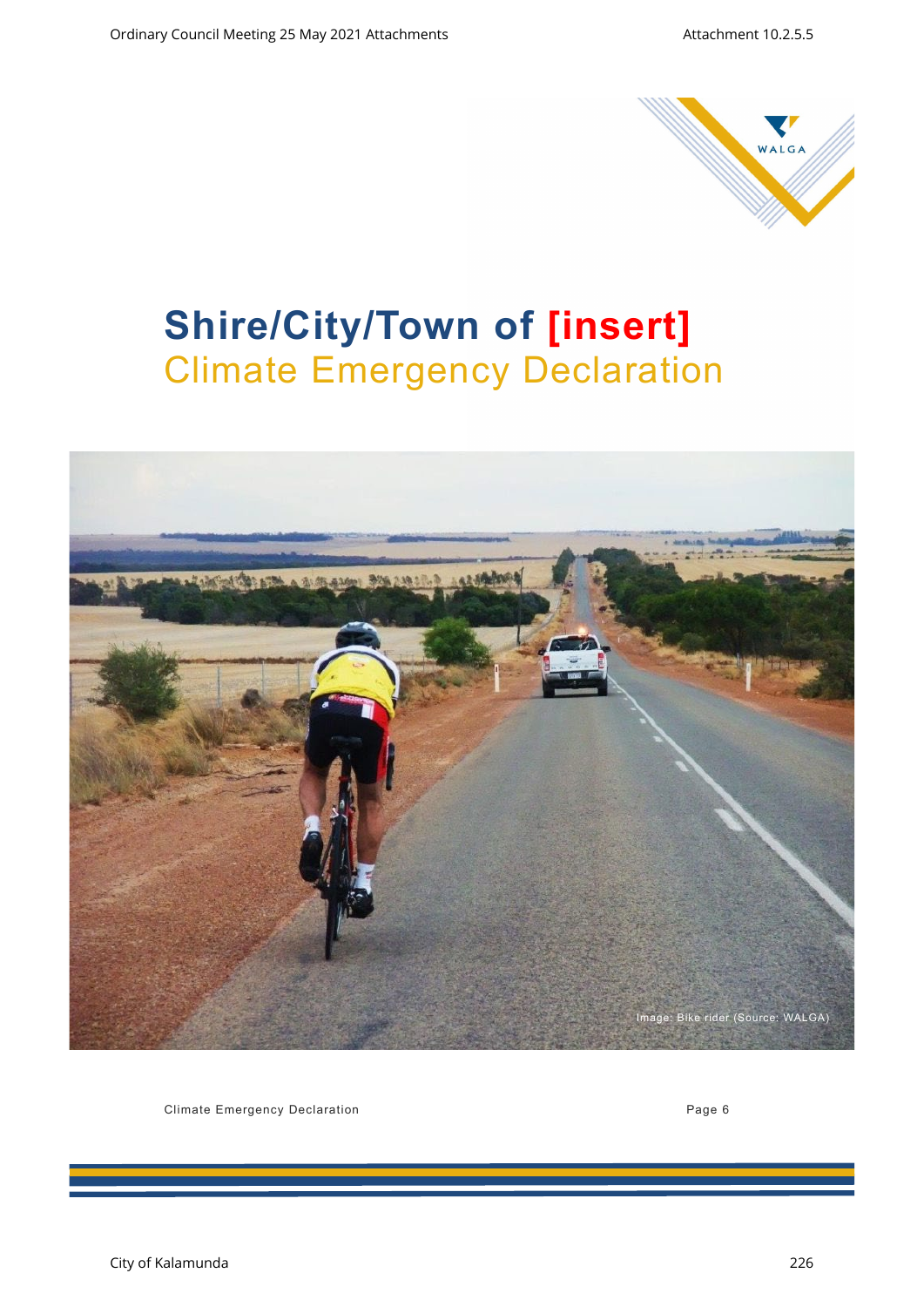

### <span id="page-6-1"></span><span id="page-6-0"></span>**Background**

### **What is the Climate Emergency?**

The climate emergency is defined as 'dangerous changes to the world's climate caused by human activity' that require immediate action 'to protect the planet and to ensure a safe future for all life on earth' (City of Darebin 2016). To do this, the following measures are proposed:

- 1. Stop producing greenhouse gases that are produced by coal, oil and gas; and
- 2. Remove current greenhouse gases from the atmosphere.

In 2016, the City of Darebin in Victoria was the first government in the world to declare a climate emergency citing 'the need for fast and coordinated action to address climate change' (City of Darebin 2016). Since then the Climate Emergency movement has grown globally and around 100 Local Governments in Australia have declared a Climate Emergency (Climate Emergency Declaration 2021).

### <span id="page-6-2"></span>**What is a Climate Emergency Declaration?**

A Climate Emergency Declaration is a commitment to 'mobilise society-wide resources at sufficient scale and speed to protect civilisation, the economy, people, species and ecosystems' and to 'fully restore a safe climate' (Climate Emergency Declaration 2021). The emergency framing of climate change has been adopted to:

- a) Communicate the urgency and systems change needed; and
- b) To encourage citizens and politicians to work together for the common good, as they would in other emergency situations.

Climate Emergency Declaration **Page 7** 2014 12:30 2014 12:30 2014 12:30 2014 12:30 2014 12:30 2014 12:30 2014 12:30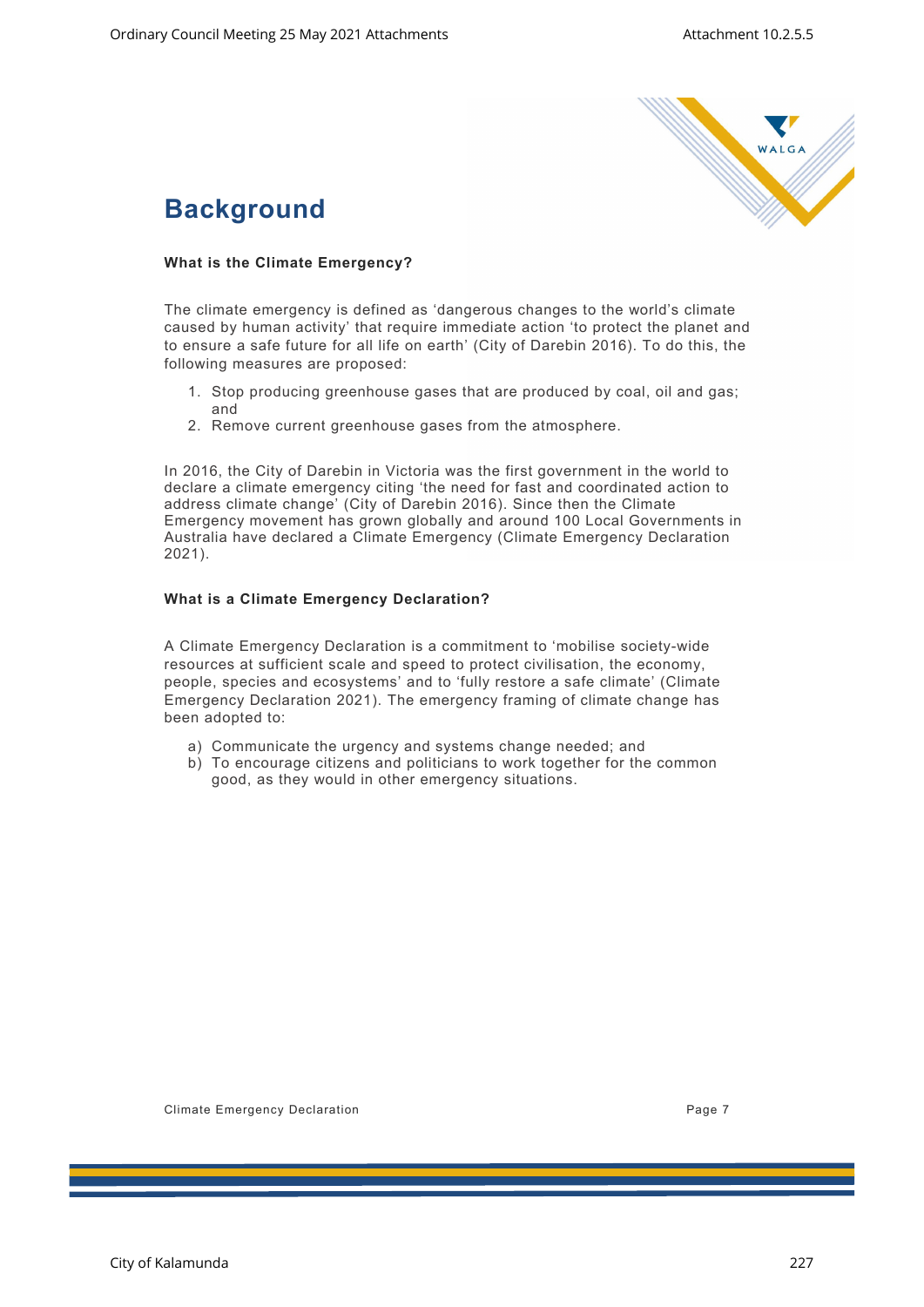

### <span id="page-7-0"></span>**Declaration**

The Shire/City/Town of [insert] declares a climate emergency. Climate change poses a significant threat to our community and the world at large. Our people, our environment and our economy will be severely impacted without significant change to the way we live.

By declaring a Climate Emergency, the Shire/City/Town of [insert] acknowledges that:

- Climate impacts are already causing serious loss of life and destroying vital ecosystems;
- Global average temperature, atmospheric greenhouse gases, and ocean acidity are already at dangerous levels;
- Wartime economic mobilisations have proven how quickly nations can restructure their economies when facing an extreme threat; and
- It is inexcusable to continue with climate-damaging policies that put us all in even greater peril. The Paris Agreement's 1.5°C goal is not a safe goal.

International scientific consensus is that climate change is occurring, and it is driven by anthropogenic causes, with human activities having a profound impact on the concentration of greenhouse gas emissions since the start of the industrial revolution. The changing climate is having impacts on our environment, our infrastructure and assets, and our communities.

In Australia, the *2018 Bureau of Meteorology State of the Climate Report* (CSIRO and Australian Government Bureau of Meteorology, 2018) found that the climate has warmed in both surface air temperature and surrounding sea surface temperature by around 1°C since 1910. As a result, Western Australia is expected to experience higher temperatures, sea level rise, less rainfall, and more extreme weather events. These changes have the potential to impact our environment, our assets and infrastructure, and the health, safety and wellbeing of our people.

All tiers of government, Federal, State and Local, have a duty to respond to the negative impacts of climate change. Local Governments play a central role in driving change by promoting and facilitating more sustainable communities. As such, over 1,860 Local Governments worldwide have declared a climate emergency [Note: Local Governments should refer to the Climate Emergency Declaration website [\(https://climateemergencydeclaration.org\)](https://climateemergencydeclaration.org/) and update figure in text to reflect the latest available data prior to publishing Declaration].

The Shire/City/Town of [insert] recognises that urgent action is required and is committed to taking action to limit the climate crisis. We will work alongside our community, the State and Federal government, businesses and other actors to mitigate and respond to this climate emergency. We commit to minimising our greenhouse gas emissions and reducing vulnerability to the effects of climate change within our community.

Climate Emergency Declaration **Page 8** 2014 12:30 and 2014 12:30 and 2014 12:30 and 2014 12:30 and 2014 12:30 and 2014 12:30 and 2014 12:30 and 2014 12:30 and 2014 12:30 and 2014 12:30 and 2014 12:30 and 2014 12:30 and 201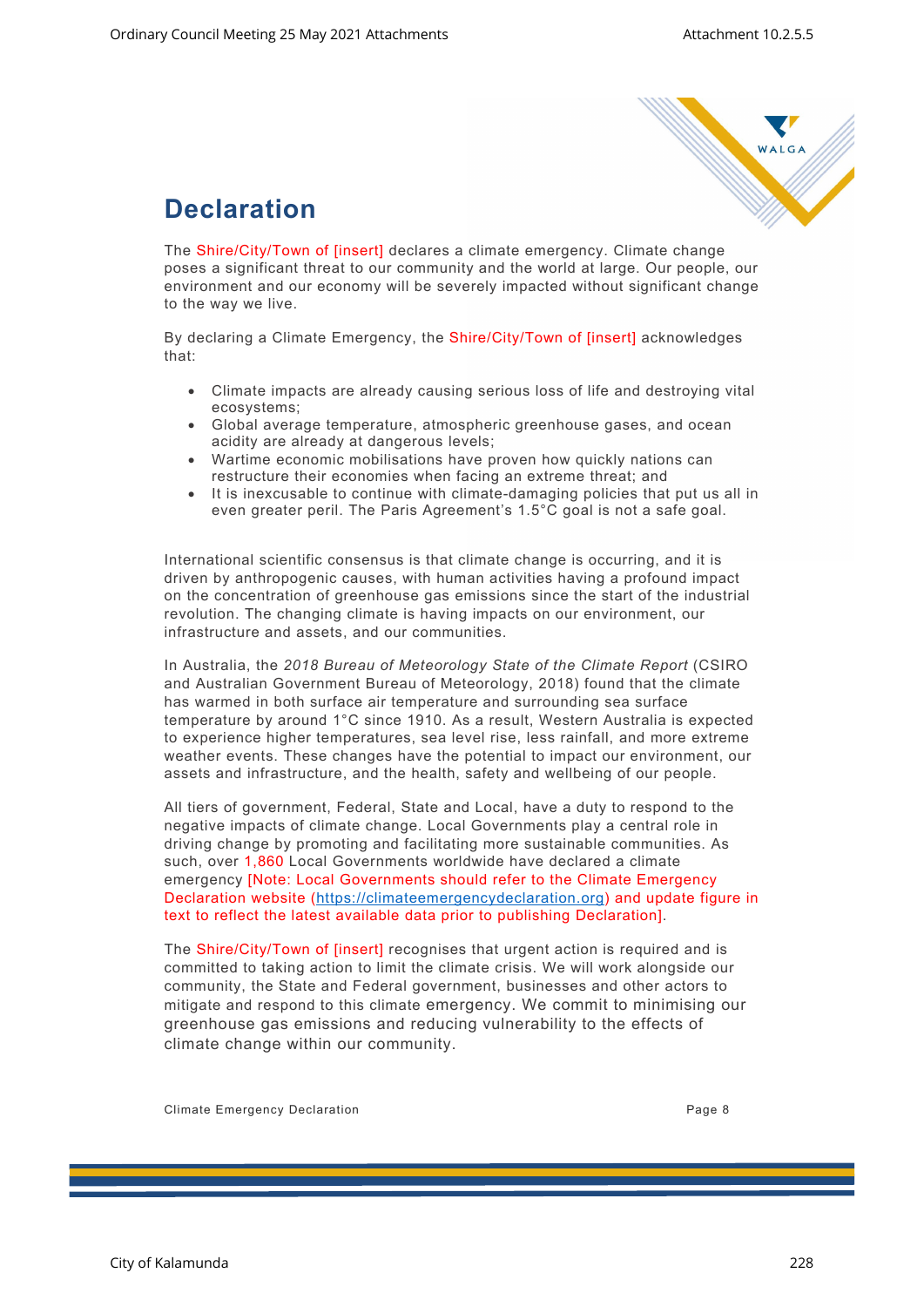

## <span id="page-8-0"></span>**Our Approach**

We commit to developing policies/procedures/actions plans/frameworks/strategies to mitigate and respond to the climate emergency. We will regularly monitor and update these documents to ensure they remain relevant and current.

To date, the Shire/City/Town of [insert] has:

*[Select from/add to the list below based on the existing strategies and/or work completed by the Shire/City/Town to respond to climate change]*

- Developed an Emissions Reduction Plan
- Developed a Climate Change/Emissions Reduction/Sustainability Strategy
- Developed a Climate Change Action Plan/Corporate and/or Community
- Adaptation Action Plan/ Corporate and/or Community Mitigation Action Plan • Completed a climate change risk assessment
- Adopted a renewable energy target
- Set waste, electricity, gas and fuel etc. targets
- Reduced emissions from electricity/fleet/street lighting etc. by X/XX%

Whilst we are proud of the work we have undertaken, we recognise that we need to take further action. We have recently developed and implemented [alternative text: are in the process of developing] our

Corporate/Community/Adaptation/Mitigation Action Plans. These plans outline the actions that we will take to respond to the climate emergency, specifically our Mitigation Plan/s set/s out our approach to reducing greenhouse gas emissions and our Adaptation Plan/s Plan/s set/s out our approach to reducing community vulnerability and improving preparedness.

Please refer to the Shire/City/Town of [insert]'s Corporate/Community/Adaptation/Mitigation Action Plans for additional detail.

### <span id="page-8-1"></span>**Commitments**

The Shire/City/Town of [insert] commits from the date of signing to:

- Reach zero emissions as fast as humanly possible and rapidly scale up efforts to draw down excess greenhouse gases already in the atmosphere;
- Revisit Local Government climate change policies and strategies to ensure that action is being taken at the necessary scale and speed to meet climate emergency commitments;
- Mobilise government and community resources and funds that are not normally available; and
- Encourage all other governments around the world to take these actions.

Climate Emergency Declaration **Page 9** 2014 12:30 and 2014 12:30 and 2014 12:30 and 2014 12:30 and 2014 12:30 and 2014 12:30 and 2014 12:30 and 2014 12:30 and 2014 12:30 and 2014 12:30 and 2014 12:30 and 2014 12:30 and 201